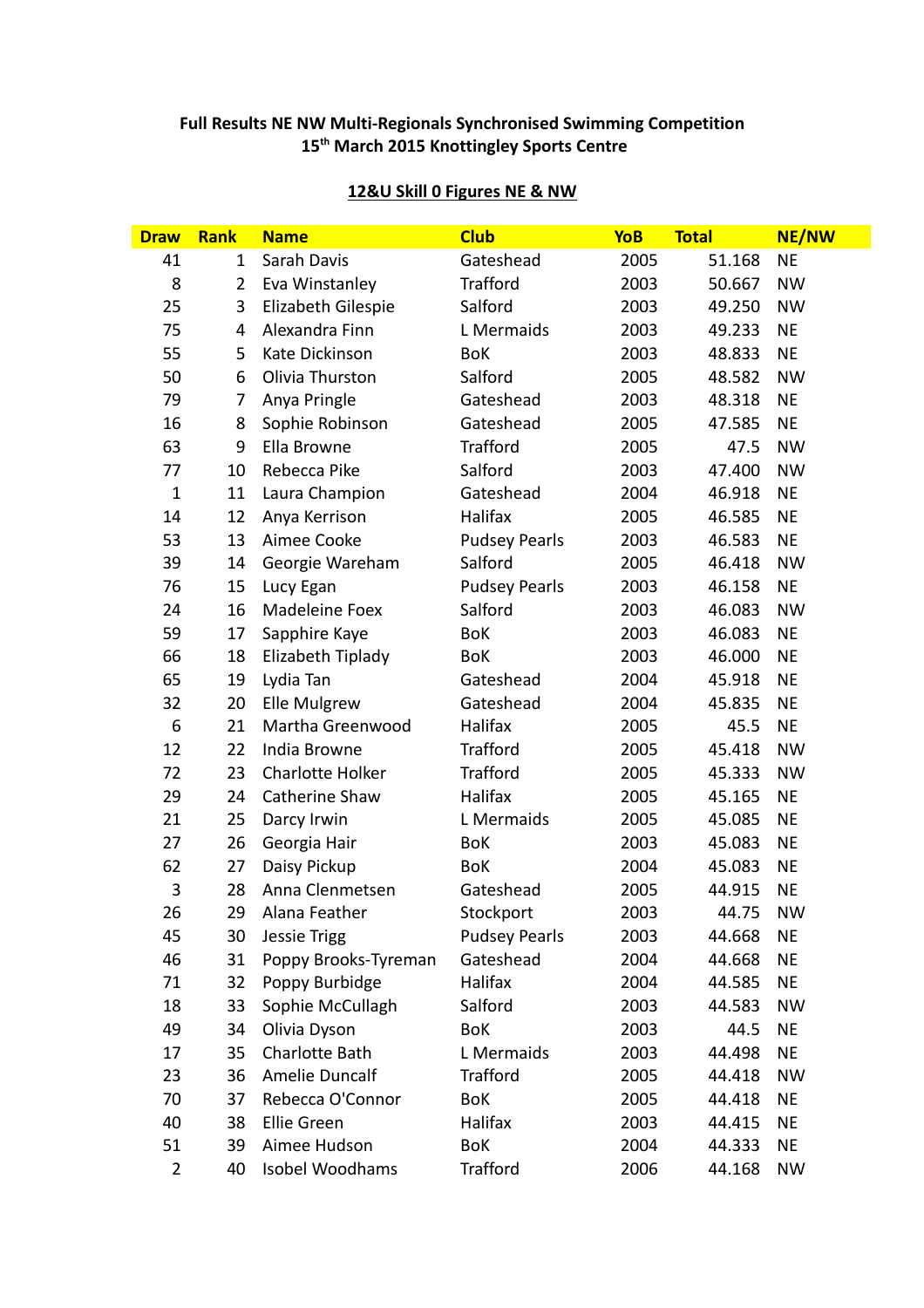| 30 | 41 | Clara Harrison           | Stockport            | 2003 | 44.083    | <b>NW</b> |
|----|----|--------------------------|----------------------|------|-----------|-----------|
| 73 | 42 | Amy Blackett             | Gateshead            | 2004 | 44.001    | <b>NE</b> |
| 60 | 43 | Emma Laycock             | L Mermaids           | 2005 | 44.000    | <b>NE</b> |
| 68 | 44 | Lily Creaner             | Gateshead            | 2005 | 43.665    | <b>NE</b> |
| 36 | 45 | Anna Ralphson            | Warrington           | 2004 | 43.335    | <b>NW</b> |
| 69 | 46 | <b>Esther Tucker</b>     | <b>BoK</b>           | 2004 | 43.333    | <b>NE</b> |
| 48 | 47 | Courtney Holstead        | L Mermaids           | 2004 | 43.168    | <b>NE</b> |
| 28 | 48 | Isabella Lister-Smith    | Halifax              | 2006 | 42.833    | <b>NE</b> |
| 42 | 49 | Mabel Lamper             | Halifax              | 2004 | 42.75     | <b>NE</b> |
| 43 | 50 | Abbie Gledhill           | Halifax              | 2004 | 42.75     | <b>NE</b> |
| 13 | 51 | Eleanor Blackledge       | Stockport            | 2006 | 42.665    | <b>NW</b> |
| 33 | 52 | Melissa Carroll          | <b>Pudsey Pearls</b> | 2003 | 42.583    | <b>NE</b> |
| 5  | 53 | Amy Kenny                | Salford              | 2004 | 42.5      | <b>NW</b> |
| 47 | 54 | Lily Duffield            | L Mermaids           | 2003 | 42.168    | <b>NE</b> |
| 4  | 55 | Ella Lawson              | <b>Pudsey Pearls</b> | 2005 | 42.085    | <b>NE</b> |
| 38 | 56 | Lauren Hamilton          | Warrington           | 2005 | 42.085    | <b>NW</b> |
| 22 | 57 | Lucy Trevor              | Warrington           | 2003 | 41.915    | <b>NW</b> |
| 57 | 58 | Yasmin Clay              | <b>Pudsey Pearls</b> | 2003 | 41.753    | <b>NE</b> |
| 78 | 59 | Lilly Williamson-Sharp   | Halifax              | 2004 | 41.484    | <b>NE</b> |
| 61 | 60 | <b>Ruby Parry</b>        | Stockport            | 2004 | 41.335    | <b>NW</b> |
| 67 | 61 | <b>Harriet Kelly</b>     | <b>Pudsey Pearls</b> | 2004 | 41.165    | <b>NE</b> |
| 58 | 62 | <b>Ellen Thomas</b>      | <b>Pudsey Pearls</b> | 2004 | 41.000    | <b>NE</b> |
| 52 | 63 | Maya Little              | Halifax              | 2003 | 40.665    | <b>NE</b> |
| 56 | 64 | <b>Charlotte Simeson</b> | <b>Pudsey Pearls</b> | 2004 | 40.665    | <b>NE</b> |
| 7  | 65 | <b>Eady Carter</b>       | Halifax              | 2003 | 39.75     | <b>NE</b> |
| 31 | 66 | Molly Hepinstall         | Halifax              | 2005 | 39.585    | <b>NE</b> |
| 64 | 67 | Ingrid Bright            | Halifax              | 2005 | 38.668    | <b>NE</b> |
| 74 | 68 | Freya Taylor             | L Mermaids           | 2005 | 38.574    | <b>NE</b> |
| 9  | 69 | <b>Mollie Hall</b>       | Stockport            | 2005 | 38.333    | <b>NW</b> |
| 10 | 70 | Scarlett Haigh           | Halifax              | 2005 | 38.248    | <b>NE</b> |
| 11 | 71 | Ciara McGinn             | Warrington           | 2005 | 37.418    | NW        |
| 20 | 72 | Ellie Coulquhoun-Lynn    | <b>Trafford</b>      |      | 37.333    | <b>NW</b> |
| 80 | 73 | Niamh Bottomley          | Halifax              | 2004 | 36.502    | NE        |
| 35 | 74 | Lauren McGroarty         | L Mermaids           | 2006 | 36.418    | <b>NE</b> |
| 44 | 75 | Amber King               | L Mermaids           | 2005 | 33.5      | NE        |
| 15 |    | <b>Gracie Ross</b>       | <b>BoK</b>           | 2003 | Withdrawn | NE        |
| 19 |    | Katie Cleghorn           | L Mermaids           | 2006 | Withdrawn | NE        |
| 34 |    | Theo Maseela             | Halifax              | 2005 | Withdrawn | <b>NE</b> |
| 37 |    | Rachel Morrissey         | <b>Trafford</b>      |      | Withdrawn | <b>NW</b> |
| 54 |    | Adele Chesterman         | Warrington           | 2004 | Withdrawn | <b>NW</b> |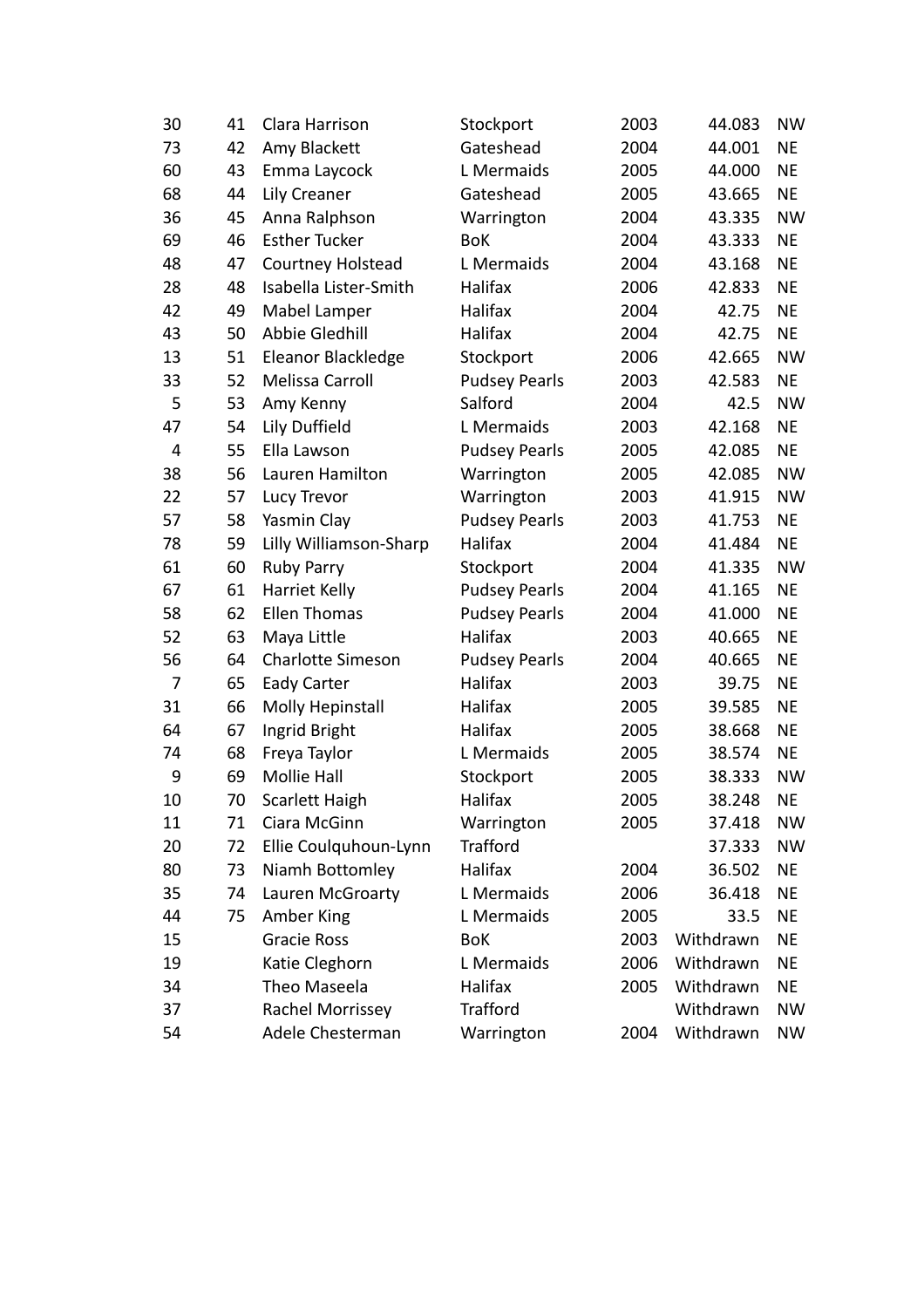# **12&U Skill 0 Figures North East**

| <b>Draw</b>  | <b>Rank</b>    | <b>Name</b>            | <b>Club</b>          | <b>YoB</b> | <b>Total</b> | NE/NW     |
|--------------|----------------|------------------------|----------------------|------------|--------------|-----------|
| 41           | $\mathbf{1}$   | Sarah Davis            | Gateshead            | 2005       | 51.168       | <b>NE</b> |
| 75           | $\overline{2}$ | Alexandra Finn         | L Mermaids           | 2003       | 49.233       | <b>NE</b> |
| 55           | 3              | Kate Dickinson         | <b>BoK</b>           | 2003       | 48.833       | <b>NE</b> |
| 79           | 4              | Anya Pringle           | Gateshead            | 2003       | 48.318       | <b>NE</b> |
| 16           | 5              | Sophie Robinson        | Gateshead            | 2005       | 47.585       | <b>NE</b> |
| $\mathbf{1}$ | 6              | Laura Champion         | Gateshead            | 2004       | 46.918       | <b>NE</b> |
| 14           | 7              | Anya Kerrison          | Halifax              | 2005       | 46.585       | <b>NE</b> |
| 53           | 8              | Aimee Cooke            | <b>Pudsey Pearls</b> | 2003       | 46.583       | <b>NE</b> |
| 76           | 9              | Lucy Egan              | <b>Pudsey Pearls</b> | 2003       | 46.158       | <b>NE</b> |
| 59           | 10             | Sapphire Kaye          | BoK                  | 2003       | 46.083       | <b>NE</b> |
| 66           | 11             | Elizabeth Tiplady      | <b>BoK</b>           | 2003       | 46.000       | <b>NE</b> |
| 65           | 12             | Lydia Tan              | Gateshead            | 2004       | 45.918       | <b>NE</b> |
| 32           | 13             | <b>Elle Mulgrew</b>    | Gateshead            | 2004       | 45.835       | <b>NE</b> |
| 6            | 14             | Martha Greenwood       | Halifax              | 2005       | 45.5         | <b>NE</b> |
| 29           | 15             | <b>Catherine Shaw</b>  | Halifax              | 2005       | 45.165       | <b>NE</b> |
| 21           | 16             | Darcy Irwin            | L Mermaids           | 2005       | 45.085       | <b>NE</b> |
| 27           | 17             | Georgia Hair           | BoK                  | 2003       | 45.083       | <b>NE</b> |
| 62           | 18             | Daisy Pickup           | BoK                  | 2004       | 45.083       | <b>NE</b> |
| 3            | 19             | Anna Clenmetsen        | Gateshead            | 2005       | 44.915       | <b>NE</b> |
| 45           | 20             | <b>Jessie Trigg</b>    | <b>Pudsey Pearls</b> | 2003       | 44.668       | <b>NE</b> |
| 46           | 21             | Poppy Brooks-Tyreman   | Gateshead            | 2004       | 44.668       | <b>NE</b> |
| 71           | 22             | Poppy Burbidge         | Halifax              | 2004       | 44.585       | <b>NE</b> |
| 49           | 23             | Olivia Dyson           | BoK                  | 2003       | 44.5         | <b>NE</b> |
| 17           | 24             | Charlotte Bath         | L Mermaids           | 2003       | 44.498       | <b>NE</b> |
| 70           | 25             | Rebecca O'Connor       | <b>BoK</b>           | 2005       | 44.418       | <b>NE</b> |
| 40           | 26             | <b>Ellie Green</b>     | Halifax              | 2003       | 44.415       | <b>NE</b> |
| 51           | 27             | Aimee Hudson           | BoK                  | 2004       | 44.333       | <b>NE</b> |
| 73           | 28             | Amy Blackett           | Gateshead            | 2004       | 44.001       | <b>NE</b> |
| 60           | 29             | Emma Laycock           | L Mermaids           | 2005       | 44.000       | <b>NE</b> |
| 68           | 30             | Lily Creaner           | Gateshead            | 2005       | 43.665       | <b>NE</b> |
| 69           | 31             | <b>Esther Tucker</b>   | BoK                  | 2004       | 43.333       | <b>NE</b> |
| 48           | 32             | Courtney Holstead      | L Mermaids           | 2004       | 43.168       | <b>NE</b> |
| 28           | 33             | Isabella Lister-Smith  | Halifax              | 2006       | 42.833       | <b>NE</b> |
| 42           | 34             | Mabel Lamper           | Halifax              | 2004       | 42.75        | <b>NE</b> |
| 43           | 35             | Abbie Gledhill         | Halifax              | 2004       | 42.75        | <b>NE</b> |
| 33           | 36             | Melissa Carroll        | <b>Pudsey Pearls</b> | 2003       | 42.583       | <b>NE</b> |
| 47           | 37             | Lily Duffield          | L Mermaids           | 2003       | 42.168       | <b>NE</b> |
| 4            | 38             | Ella Lawson            | <b>Pudsey Pearls</b> | 2005       | 42.085       | <b>NE</b> |
| 57           | 39             | Yasmin Clay            | <b>Pudsey Pearls</b> | 2003       | 41.753       | <b>NE</b> |
| 78           | 40             | Lilly Williamson-Sharp | Halifax              | 2004       | 41.484       | <b>NE</b> |
| 67           | 41             | Harriet Kelly          | <b>Pudsey Pearls</b> | 2004       | 41.165       | <b>NE</b> |
| 58           | 42             | <b>Ellen Thomas</b>    | <b>Pudsey Pearls</b> | 2004       | 41.000       | <b>NE</b> |
| 52           | 43             | Maya Little            | Halifax              | 2003       | 40.665       | <b>NE</b> |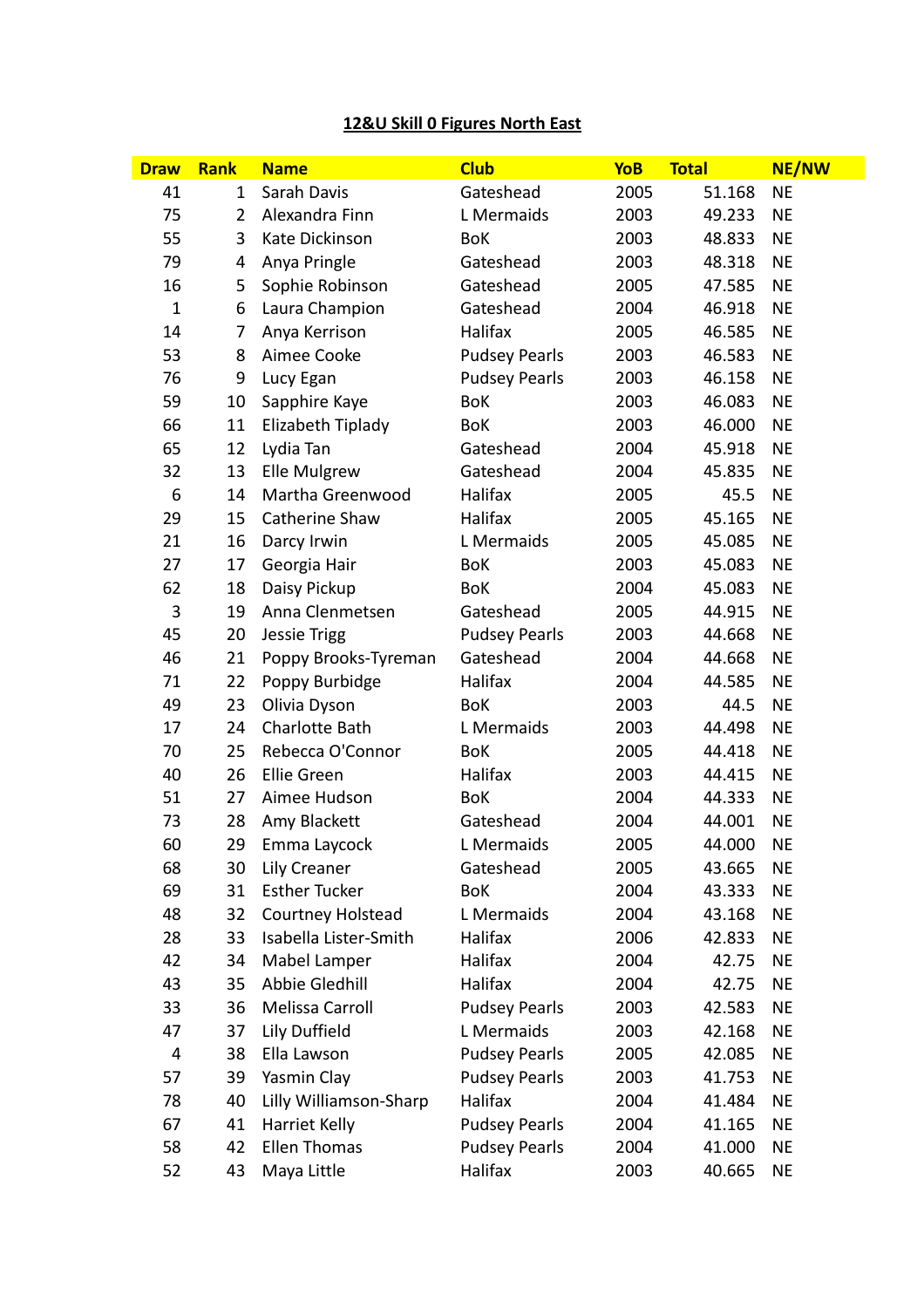| 56 | 44 | <b>Charlotte Simeson</b> | <b>Pudsey Pearls</b> | 2004 | 40.665    | <b>NE</b> |
|----|----|--------------------------|----------------------|------|-----------|-----------|
| 7  | 45 | Eady Carter              | Halifax              | 2003 | 39.75     | <b>NE</b> |
| 31 |    | 46 Molly Hepinstall      | Halifax              | 2005 | 39.585    | <b>NE</b> |
| 64 | 47 | Ingrid Bright            | Halifax              | 2005 | 38.668    | <b>NE</b> |
| 74 | 48 | Freya Taylor             | L Mermaids           | 2005 | 38.574    | <b>NE</b> |
| 10 | 49 | Scarlett Haigh           | Halifax              | 2005 | 38.248    | <b>NE</b> |
| 80 |    | 50 Niamh Bottomley       | Halifax              | 2004 | 36.502    | <b>NE</b> |
| 35 |    | 51 Lauren McGroarty      | L Mermaids           | 2006 | 36.418    | <b>NE</b> |
| 44 | 52 | Amber King               | L Mermaids           | 2005 | 33.5      | <b>NE</b> |
| 15 | 53 | <b>Gracie Ross</b>       | <b>BoK</b>           | 2003 | Withdrawn | <b>NE</b> |
| 19 | 54 | Katie Cleghorn           | L Mermaids           | 2006 | Withdrawn | <b>NE</b> |
| 34 |    | 55 Theo Maseela          | Halifax              | 2005 | Withdrawn | <b>NE</b> |

## **Skill 0 12&U Figures North West**

| <b>Draw</b>    | <b>Rank</b>    | <b>Name</b>             | <b>Club</b>     | <b>YoB</b> | <b>Total</b> | <b>NE/NW</b> |
|----------------|----------------|-------------------------|-----------------|------------|--------------|--------------|
| 8              | $\mathbf{1}$   | Eva Winstanley          | <b>Trafford</b> | 2003       | 50.667       | <b>NW</b>    |
| 25             | $\overline{2}$ | Elizabeth Gilespie      | Salford         | 2003       | 49.250       | <b>NW</b>    |
| 50             | 3              | Olivia Thurston         | Salford         | 2005       | 48.582       | <b>NW</b>    |
| 63             | 4              | Ella Browne             | <b>Trafford</b> | 2005       | 47.5         | <b>NW</b>    |
| 77             | 5              | Rebecca Pike            | Salford         | 2003       | 47.400       | <b>NW</b>    |
| 39             | 6              | Georgie Wareham         | Salford         | 2005       | 46.418       | <b>NW</b>    |
| 24             | 7              | Madeleine Foex          | Salford         | 2003       | 46.083       | <b>NW</b>    |
| 12             | 8              | India Browne            | <b>Trafford</b> | 2005       | 45.418       | <b>NW</b>    |
| 72             | 9              | <b>Charlotte Holker</b> | <b>Trafford</b> | 2005       | 45.333       | <b>NW</b>    |
| 26             | 10             | Alana Feather           | Stockport       | 2003       | 44.75        | <b>NW</b>    |
| 18             | 11             | Sophie McCullagh        | Salford         | 2003       | 44.583       | <b>NW</b>    |
| 23             | 12             | <b>Amelie Duncalf</b>   | <b>Trafford</b> | 2005       | 44.418       | <b>NW</b>    |
| $\overline{2}$ | 13             | Isobel Woodhams         | <b>Trafford</b> | 2006       | 44.168       | <b>NW</b>    |
| 30             | 14             | Clara Harrison          | Stockport       | 2003       | 44.083       | <b>NW</b>    |
| 36             | 15             | Anna Ralphson           | Warrington      | 2004       | 43.335       | <b>NW</b>    |
| 13             | 16             | Eleanor Blackledge      | Stockport       | 2006       | 42.665       | <b>NW</b>    |
| 5              | 17             | Amy Kenny               | Salford         | 2004       | 42.5         | <b>NW</b>    |
| 38             | 18             | Lauren Hamilton         | Warrington      | 2005       | 42.085       | <b>NW</b>    |
| 22             | 19             | Lucy Trevor             | Warrington      | 2003       | 41.915       | <b>NW</b>    |
| 61             | 20             | <b>Ruby Parry</b>       | Stockport       | 2004       | 41.335       | <b>NW</b>    |
| 9              | 21             | <b>Mollie Hall</b>      | Stockport       | 2005       | 38.333       | <b>NW</b>    |
| 11             | 22             | Ciara McGinn            | Warrington      | 2005       | 37.418       | <b>NW</b>    |
| 20             | 23             | Ellie Coulquhoun-Lynn   | <b>Trafford</b> |            | 37.333       | <b>NW</b>    |
| 37             |                | Rachel Morrissey        | <b>Trafford</b> |            | Withdrawn    | <b>NW</b>    |
| 54             |                | Adele Chesterman        | Warrington      | 2004       | Withdrawn    | <b>NW</b>    |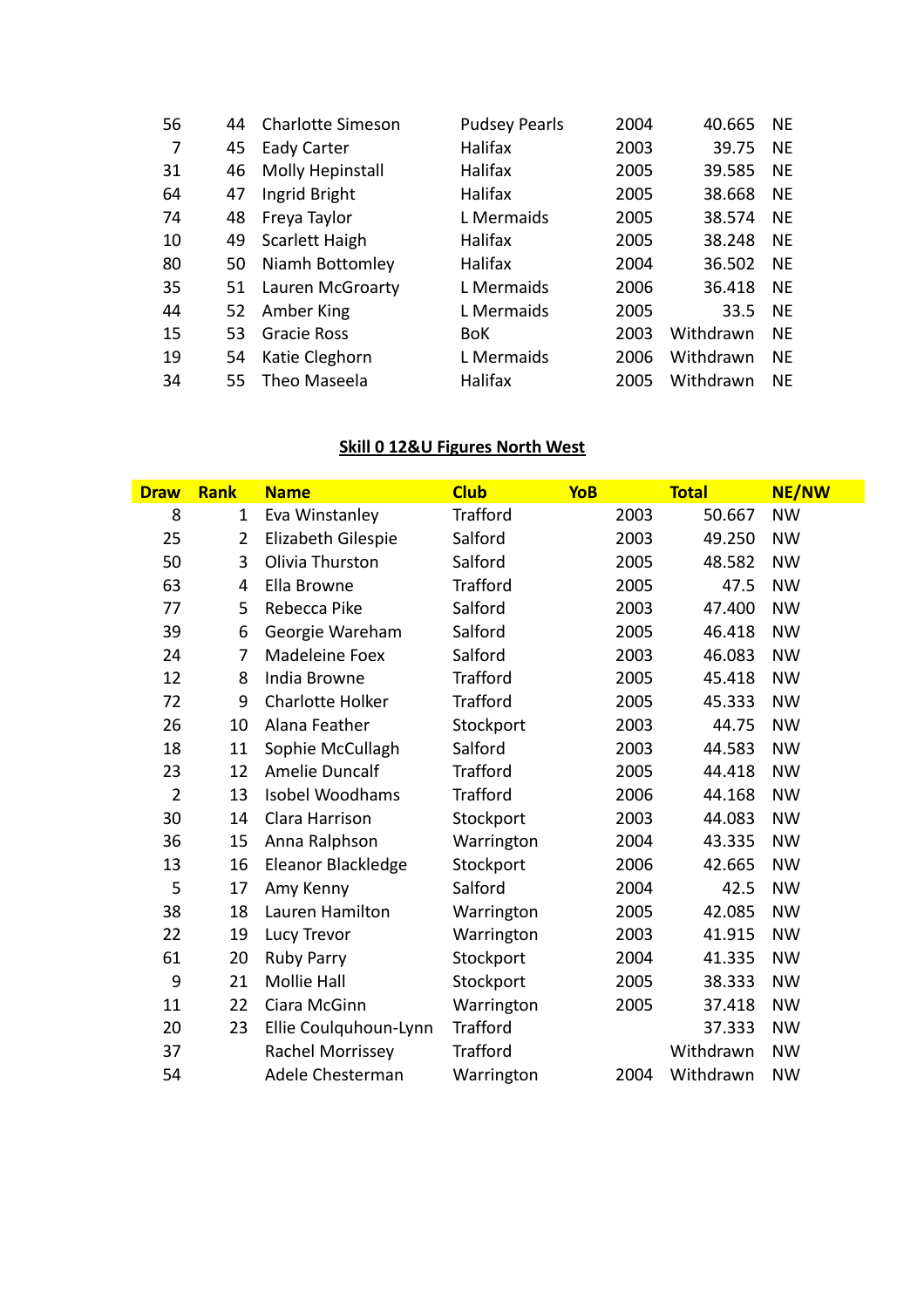| <b>Draw</b> | <b>Rank</b> | <b>Name</b>                  | <b>Club</b>     | <b>YOB</b> | <b>Total</b> | <b>NE/NW</b> |
|-------------|-------------|------------------------------|-----------------|------------|--------------|--------------|
| 5           | 1           | Eleanor Smithson             | <b>Halifax</b>  | 1999       | 51.743       | <b>NE</b>    |
| 15          | 2           | Zoe Bennett                  | Halifax         | 2000       | 51.001       | <b>NE</b>    |
| 6           | 3           | <b>Beth Greenwood</b>        | <b>Halifax</b>  | 2000       | 50.743       | <b>NE</b>    |
| 7           | 4           | Anna Waldock                 | Gateshead       | 2001       | 49.992       | <b>NE</b>    |
| 8           | 5           | Tara Hughes                  | L Mermaids      | 2002       | 49.748       | <b>NE</b>    |
| 4           | 6           | Katerina Holdsworth          | PP              | 2000       | 49.417       | <b>NE</b>    |
| 9           | 7           | <b>Riley Lawless-Coombes</b> | L Mermaids      | 2002       | 48.915       | <b>NE</b>    |
| 3           | 8           | Jennifer Harrington          | L Mermaids      | 2002       | 48.748       | <b>NE</b>    |
| 11          | 9           | <b>Charlotte Watts</b>       | <b>Trafford</b> |            | 48.501       | <b>NW</b>    |
| 14          | 10          | Lauren Murray                | Halifax         | 1999       | 48.500       | <b>NE</b>    |
| 12          | 11          | Lucy Wilby                   | <b>BOK</b>      | 2002       | 47.668       | <b>NE</b>    |
| 1           | 12          | Hope Geliher                 | <b>Trafford</b> | 2002       | 47.583       | <b>NW</b>    |
| 2           | 13          | <b>Holly Yates</b>           | Salford         | 2002       | 47.318       | <b>NW</b>    |
| 13          | 14          | Alex Henderson               | <b>Trafford</b> | 2002       | 46.751       | <b>NW</b>    |
| 10          | 15          | Tiya Lawrence                | <b>Trafford</b> | 1998       | 45.418       | <b>NW</b>    |

# **Skill 0 13-19 Figures North East & North West**

## **Skill 0 13-19 Figures North East**

| <b>Draw</b> | <b>Rank</b> | <b>Name</b>                  | <b>Club</b>    | <b>YOB</b> | <b>Total</b> | <b>NE/NW</b> |
|-------------|-------------|------------------------------|----------------|------------|--------------|--------------|
| 5           | 1           | Eleanor Smithson             | Halifax        | 1999       | 51.743       | NF           |
| 15          |             | Zoe Bennett                  | <b>Halifax</b> | 2000       | 51.001       | <b>NE</b>    |
| 6           | 3           | <b>Beth Greenwood</b>        | Halifax        | 2000       | 50.743       | <b>NF</b>    |
| 7           | 4           | Anna Waldock                 | Gateshead      | 2001       | 49.992       | <b>NE</b>    |
| 8           | 5.          | Tara Hughes                  | L Mermaids     | 2002       | 49.748       | <b>NE</b>    |
| 4           | 6           | Katerina Holdsworth          | PP             | 2000       | 49.417       | ΝF           |
| 9           |             | <b>Riley Lawless-Coombes</b> | L Mermaids     | 2002       | 48.915       | <b>NE</b>    |
| 3           | 8           | Jennifer Harrington          | L Mermaids     | 2002       | 48.748       | NF           |
| 14          | 9           | Lauren Murray                | Halifax        | 1999       | 48.500       | <b>NE</b>    |
| 12          | 10          | Lucy Wilby                   | <b>BOK</b>     | 2002       | 47.668       | <b>NE</b>    |

## **Skill 0 13-19 Figures North West**

|              |             |                        |                 |            |              | NE/       |
|--------------|-------------|------------------------|-----------------|------------|--------------|-----------|
| <b>Draw</b>  | <b>Rank</b> | <b>Name</b>            | <b>Club</b>     | <b>YOB</b> | <b>Total</b> | <b>NW</b> |
| 11           | 1.          | <b>Charlotte Watts</b> | <b>Trafford</b> |            | 48.501       | <b>NW</b> |
| $\mathbf{1}$ |             | 2 Hope Geliher         | <b>Trafford</b> | 2002       | 47.583       | <b>NW</b> |
| 2            | 3           | <b>Holly Yates</b>     | Salford         | 2002       | 47.318       | <b>NW</b> |
| 13           |             | 4 Alex Henderson       | <b>Trafford</b> | 2002       | 46.751       | <b>NW</b> |
| 10           | 5.          | Tiya Lawrence          | <b>Trafford</b> | 1998       | 45.418       | NW        |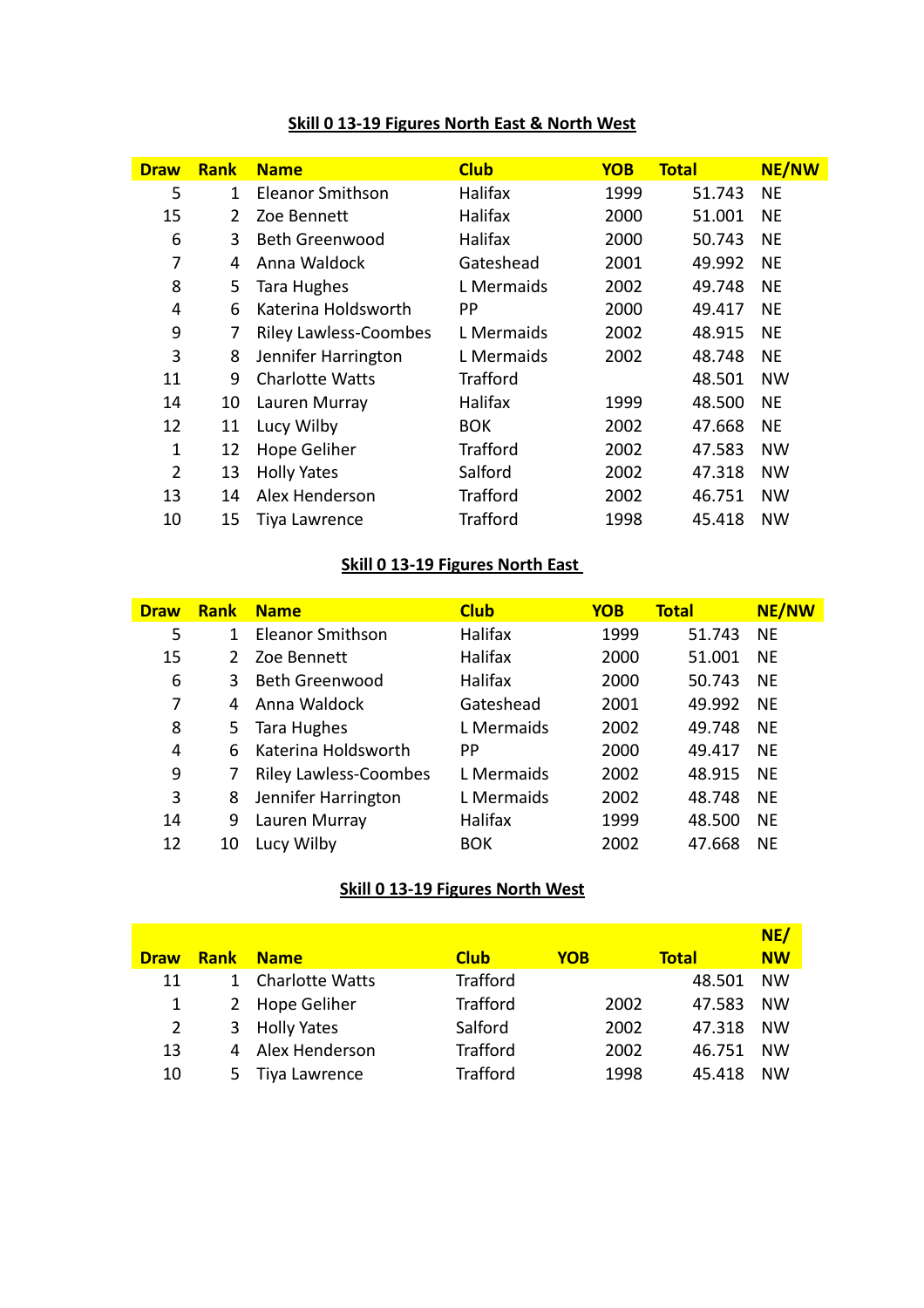| <b>Draw</b>    | <b>Rank</b>    | <b>Name</b>         | <b>Club</b>          | <b>YOB</b> | <b>Total</b> | <b>NE/NW</b> |
|----------------|----------------|---------------------|----------------------|------------|--------------|--------------|
| 4              | $\mathbf{1}$   | Niamh Cooper        | L Mermaids           | 2003       | 50.552       | <b>NE</b>    |
| 5              | $\overline{2}$ | Lia Harmieson       | Gateshead            | 2004       | 48.87        | <b>NE</b>    |
| $\overline{2}$ | 3              | Evie Walker         | Stockport            | 2005       | 48.246       | <b>NW</b>    |
| 7              | 4              | Erica Wright        | L Mermaids           | 2003       | 47.985       | <b>NE</b>    |
| 12             | 5              | Alicia Cox          | Salford              | 2004       | 47.639       | <b>NW</b>    |
| 10             | 6              | Ellie Alder         | Salford              | 2004       | 47.159       | <b>NW</b>    |
| 3              | 7              | <b>Isabel Hiles</b> | Salford              | 2004       | 46.841       | <b>NW</b>    |
| 6              | 8              | Maddison Kaney      | Halifax              | 2005       | 46.45        | <b>NE</b>    |
| 13             | 9              | Eve Peckett         | L Mermaids           | 2004       | 46.378       | <b>NE</b>    |
| 15             | 10             | Eloise Oddy         | <b>Trafford</b>      | 2003       | 46.335       | <b>NW</b>    |
| 20             | 11             | Georgina Hayes      | L Mermaids           | 2005       | 45.9         | <b>NE</b>    |
| 21             | 12             | Lia Jane Harding    | Stockport            | 2003       | 45.887       | <b>NW</b>    |
| 17             | 13             | Eva Locoh Donoh     | <b>Trafford</b>      | 2003       | 45.811       | <b>NW</b>    |
| 9              | 14             | Chiara Pazzay       | Stockport            | 2004       | 45.637       | <b>NW</b>    |
| 14             | 15             | Katie Carter        | Salford              | 2003       | 45.348       | <b>NW</b>    |
| $\mathbf{1}$   | 16             | Leah Wood           | Warrington           | 2003       | 44.524       | <b>NW</b>    |
| 19             | 17             | Hannah Thackray     | <b>Pudsey Pearls</b> | 2004       | 44.217       | <b>NE</b>    |
| 8              | 18             | Freya Henderson     | <b>Trafford</b>      | 2006       | 43.059       | <b>NW</b>    |
| 18             | 19             | Nicole Maguire      | Warrington           | 2003       | 40.898       | <b>NW</b>    |
| 11             |                | Nicola Gott         | <b>Trafford</b>      | 2003       | Withdrawn    | <b>NW</b>    |
| 16             |                | <b>Ellie Baker</b>  | Gateshead            | 2003       | Withdrawn    | <b>NE</b>    |

## **Skill 1 12&U Figures North East & North West**

# **12&U Skill 1 Figures North East**

| <b>Draw</b> | <b>Rank</b>  | <b>Name</b>     | <b>Club</b>          | <b>YOB</b> | <b>Total</b> | <b>NE/NW</b> |
|-------------|--------------|-----------------|----------------------|------------|--------------|--------------|
| 4           | $\mathbf{1}$ | Niamh Cooper    | L Mermaids           | 2003       | 50.552 NE    |              |
| 5           |              | Lia Harmieson   | Gateshead            | 2004       | 48.87        | <b>NE</b>    |
| 7           | 3            | Erica Wright    | L Mermaids           | 2003       | 47.985       | <b>NE</b>    |
| 6           | 4            | Maddison Kaney  | <b>Halifax</b>       | 2005       | 46.45        | <b>NE</b>    |
| 13          | 5.           | Eve Peckett     | L Mermaids           | 2004       | 46.378       | - NE         |
| 20          | 6            | Georgina Hayes  | L Mermaids           | 2005       | 45.9         | <b>NE</b>    |
| 19          |              | Hannah Thackray | <b>Pudsey Pearls</b> | 2004       | 44.217       | <b>NE</b>    |
| 16          |              | Ellie Baker     | Gateshead            | 2003       | Withdrawn    | ΝF           |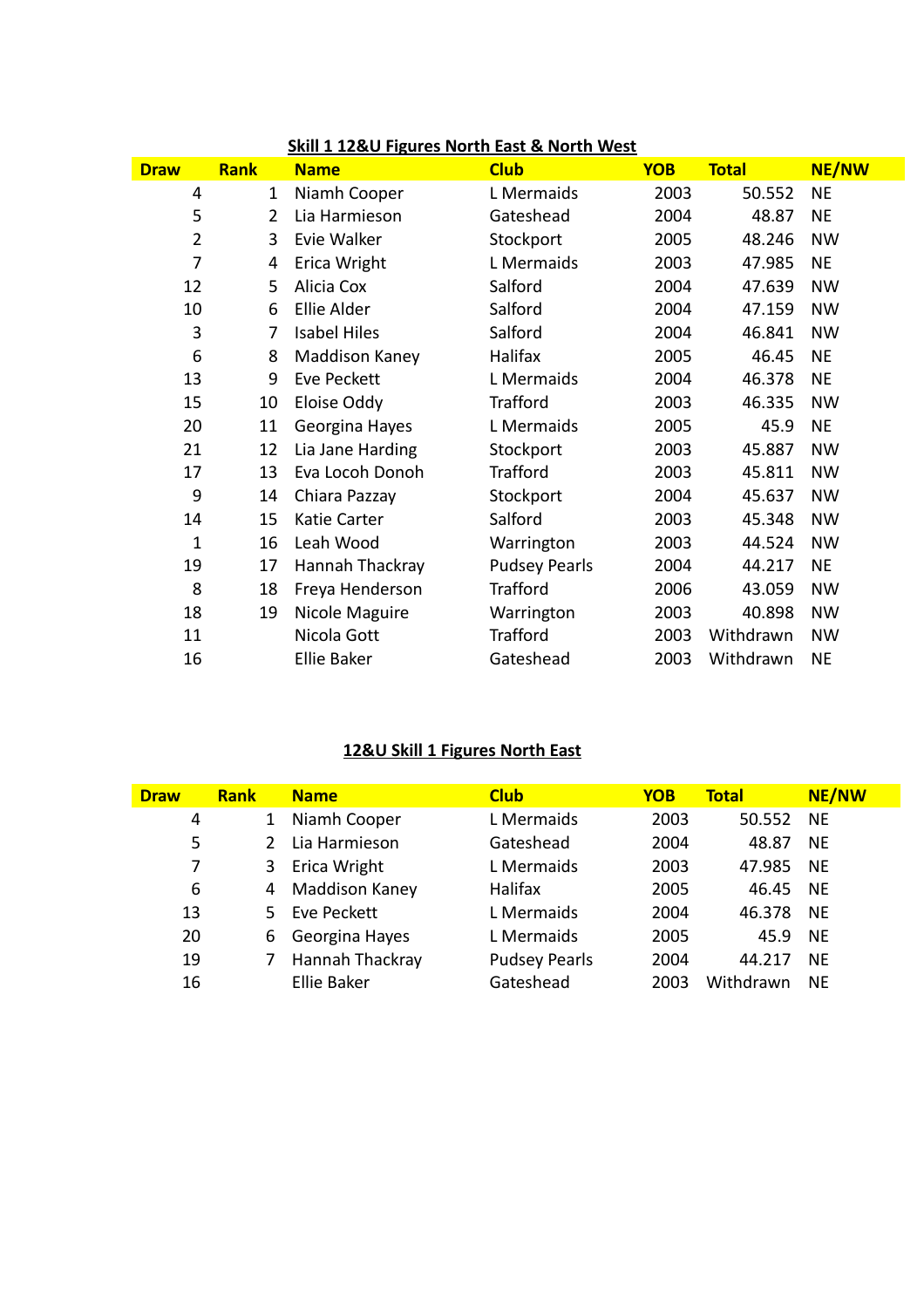## **12&U Skill 1 Figures North West**

| <b>Draw</b>    | <b>Rank</b>    | <b>Name</b>         | <b>Club</b>     | <b>YOB</b> | <b>Total</b> | <b>NE/NW</b> |
|----------------|----------------|---------------------|-----------------|------------|--------------|--------------|
| $\overline{2}$ | $\mathbf{1}$   | Evie Walker         | Stockport       | 2005       | 48.246       | <b>NW</b>    |
| 12             | $\overline{2}$ | Alicia Cox          | Salford         | 2004       | 47.639       | <b>NW</b>    |
| 10             | 3              | Ellie Alder         | Salford         | 2004       | 47.159       | <b>NW</b>    |
| 3              | 4              | <b>Isabel Hiles</b> | Salford         | 2004       | 46.841       | <b>NW</b>    |
| 15             | 5              | Eloise Oddy         | <b>Trafford</b> | 2003       | 46.335       | <b>NW</b>    |
| 21             | 6              | Lia Jane Harding    | Stockport       | 2003       | 45.887       | <b>NW</b>    |
| 17             |                | Eva Locoh Donoh     | <b>Trafford</b> | 2003       | 45.811       | <b>NW</b>    |
| 9              | 8              | Chiara Pazzay       | Stockport       | 2004       | 45.637       | <b>NW</b>    |
| 14             | 9              | Katie Carter        | Salford         | 2003       | 45.348       | <b>NW</b>    |
| 1              | 10             | Leah Wood           | Warrington      | 2003       | 44.524       | <b>NW</b>    |
| 8              | 11             | Freya Henderson     | <b>Trafford</b> | 2006       | 43.059       | <b>NW</b>    |
| 18             | 12             | Nicole Maguire      | Warrington      | 2003       | 40.898       | <b>NW</b>    |

#### **13-19 Skill 1 Figures North West**

| <b>Draw</b> | <b>Rank</b> | <b>Name</b>       | Club       | YOB  | Total     | <b>NE/NW</b> |
|-------------|-------------|-------------------|------------|------|-----------|--------------|
|             |             | 1 Millie Quinn    | Stockport  | 2002 | 45.637 NW |              |
| 6           |             | 2 Kaitlin Foulkes | Warrington | 2000 | 42.898 NW |              |

## **12&U Skill 0 Solo North East & North West**

| <b>Draw</b>    | <b>Rank</b>  | <b>Name</b>        | <b>Club</b>          | <b>Total</b> | <b>NE/NW</b> |
|----------------|--------------|--------------------|----------------------|--------------|--------------|
| 8              | $\mathbf{1}$ | Kate Dickinson     | <b>BoK</b>           | 47.400       | <b>NE</b>    |
| 12             | $\mathbf{2}$ | Elizabeth Gilespie | Salford              | 46.000       | <b>NW</b>    |
| 7              | 3            | Rebecca Pike       | Salford              | 45.200       | <b>NW</b>    |
| 9              | 4            | Sophie Robinson    | Gateshead            | 45.000       | <b>NE</b>    |
| 10             | 5.           | Olivia Thurston    | Salford              | 44.400       | <b>NW</b>    |
| 3              | 6            | Sophie McCullagh   | Salford              | 43.800       | <b>NW</b>    |
| 6              | 7            | Georgie Wareham    | Salford              | 43.800       | <b>NW</b>    |
| 5              | 8            | Anya Kerrison      | Halifax              | 42.800       | <b>NE</b>    |
| 11             | 9            | Sarah Davis        | Gateshead            | 42.600       | <b>NE</b>    |
| 4              | 10           | Amy Kenny          | Salford              | 42.500       | <b>NW</b>    |
| $\mathbf{1}$   | 11           | Laura Champion     | Gateshead            | 42.000       | <b>NE</b>    |
| $\overline{2}$ | 12           | Aimee Cooke        | <b>Pudsey Pearls</b> | 38.600       | <b>NE</b>    |

## **12&U Skill 0 Solo North East**

| Draw Rank Name | Club | <b>Total</b> | NE/NW |
|----------------|------|--------------|-------|
|                |      |              |       |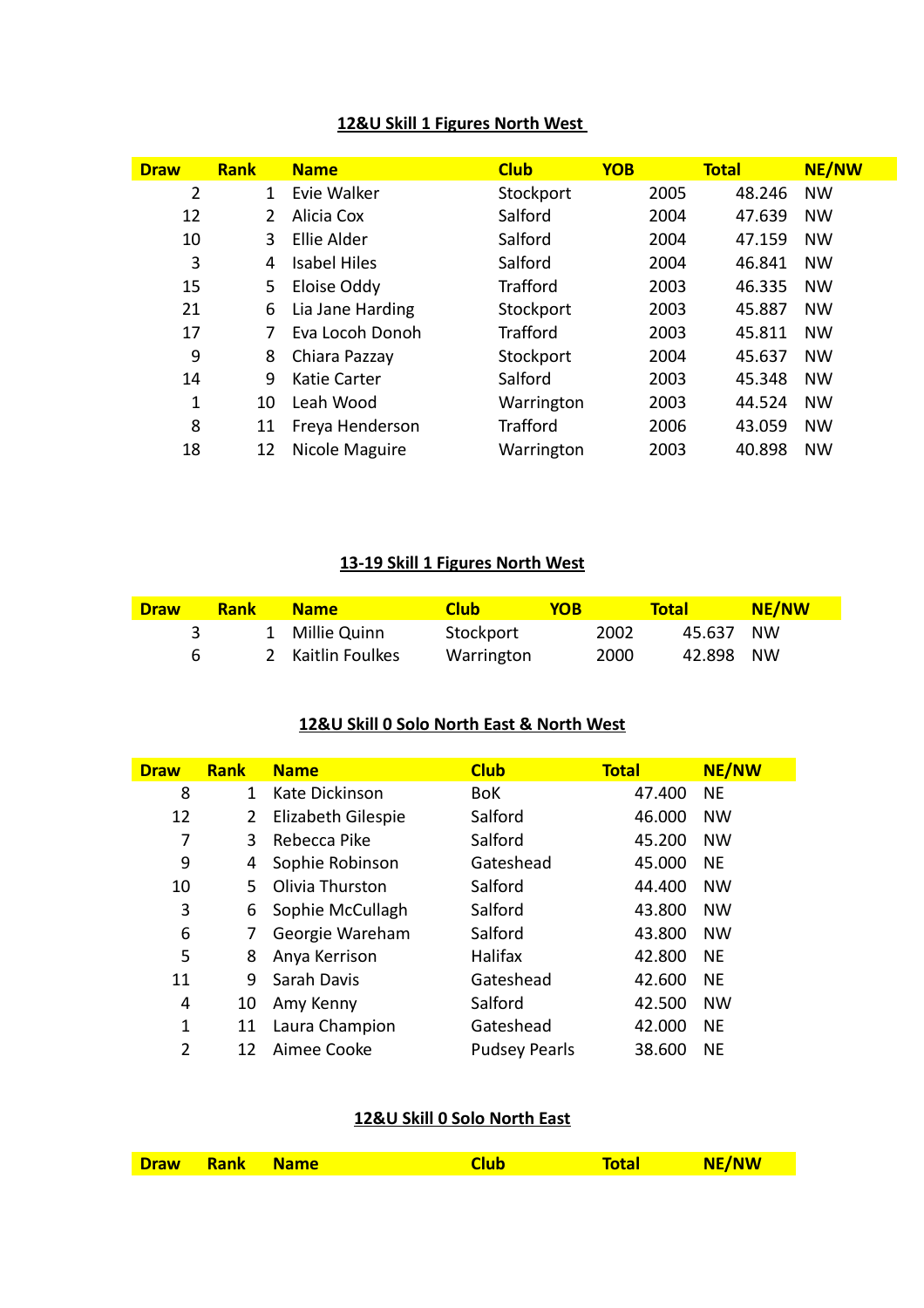| -8             | 1 Kate Dickinson  | BoK.                 | 47.400 NE |           |
|----------------|-------------------|----------------------|-----------|-----------|
| -9             | 2 Sophie Robinson | Gateshead            | 45.000    | <b>NE</b> |
| - 5            | 3 Anya Kerrison   | Halifax              | 42.800    | <b>NE</b> |
| 11             | 4 Sarah Davis     | Gateshead            | 42.600    | <b>NE</b> |
| $\overline{1}$ | 5 Laura Champion  | Gateshead            | 42.000    | NF        |
| $\overline{2}$ | 6 Aimee Cooke     | <b>Pudsey Pearls</b> | 38.600    | ΝF        |

### **12&U Skill 0 Solo North West**

| <b>Draw</b> |    | <b>Rank</b>   | <b>Name</b>        | <b>Club</b> | <b>Total</b> | <b>NE/NW</b> |
|-------------|----|---------------|--------------------|-------------|--------------|--------------|
|             | 12 | $1 \ \nu$     | Elizabeth Gilespie | Salford     | 46.000       | <b>NW</b>    |
|             |    | $\mathcal{L}$ | Rebecca Pike       | Salford     | 45.200       | <b>NW</b>    |
|             | 10 | 3             | Olivia Thurston    | Salford     | 44.400       | <b>NW</b>    |
|             | 3  |               | 4 Sophie McCullagh | Salford     | 43.800       | <b>NW</b>    |
|             | 6  |               | 5 Georgie Wareham  | Salford     | 43.800       | <b>NW</b>    |
|             | 4  | 6             | Amy Kenny          | Salford     | 42.500       | <b>NW</b>    |

# **13-19 Skill 0 Solo North East & North West**

|             |             |                         |                      |            | <b>Routine</b> |              |
|-------------|-------------|-------------------------|----------------------|------------|----------------|--------------|
| <b>Draw</b> | <b>Rank</b> | <b>Name</b>             | <b>Club</b>          | <b>YOB</b> | <b>Score</b>   | <b>NE/NW</b> |
| 1           | 1           | Lauren Murray           | Halifax              | 1999       | 50.800         | <b>NE</b>    |
| 6           | 2           | Lucy Wilby              | <b>BOK</b>           | 2002       | 50.800         | <b>NE</b>    |
| 3           |             | 3 Zoe Bennett           | <b>Halifax</b>       | 2000       | 50.600         | <b>NE</b>    |
| 2           | 4           | Anna Waldock            | Gateshead            | 2001       | 50.600         | <b>NE</b>    |
| 7           |             | 5 Holly Yates           | Salford              | 2002       | 50.400         | <b>NW</b>    |
| 4           | 6           | <b>Eleanor Smithson</b> | Halifax              | 1999       | 50.000         | <b>NE</b>    |
| 5           |             | Katerina Holdsworth     | <b>Pudsey Pearls</b> | 2000       | 49.200         | <b>NE</b>    |
| 8           | 8           | Hope Geliher            | <b>Trafford</b>      | 2002       | 47.800         | <b>NW</b>    |

# **13-19 Skill 0 Solo North East**

|             |             |                     |                      |            | <b>Routine</b> |              |
|-------------|-------------|---------------------|----------------------|------------|----------------|--------------|
| <b>Draw</b> | <b>Rank</b> | <b>Name</b>         | <b>Club</b>          | <b>YOB</b> | <b>Score</b>   | <b>NE/NW</b> |
|             | 1           | Lauren Murray       | Halifax              | 1999       | 50.800         | <b>NE</b>    |
| 6           | 2           | Lucy Wilby          | <b>BOK</b>           | 2002       | 50.800         | <b>NE</b>    |
| 3           | 3.          | Zoe Bennett         | <b>Halifax</b>       | 2000       | 50.600         | <b>NE</b>    |
| 2           |             | Anna Waldock        | Gateshead            | 2001       | 50.600         | <b>NE</b>    |
| 4           |             | 5 Eleanor Smithson  | <b>Halifax</b>       | 1999       | 50.000         | <b>NE</b>    |
| 5           | 6           | Katerina Holdsworth | <b>Pudsey Pearls</b> | 2000       | 49.200         | NE           |

## **13-19 Skill 0 Solo North West**

|  |                |             |            | <b>Routine</b> |       |
|--|----------------|-------------|------------|----------------|-------|
|  | Draw Rank Name | <b>Club</b> | <b>YOB</b> | <b>Score</b>   | NE/NW |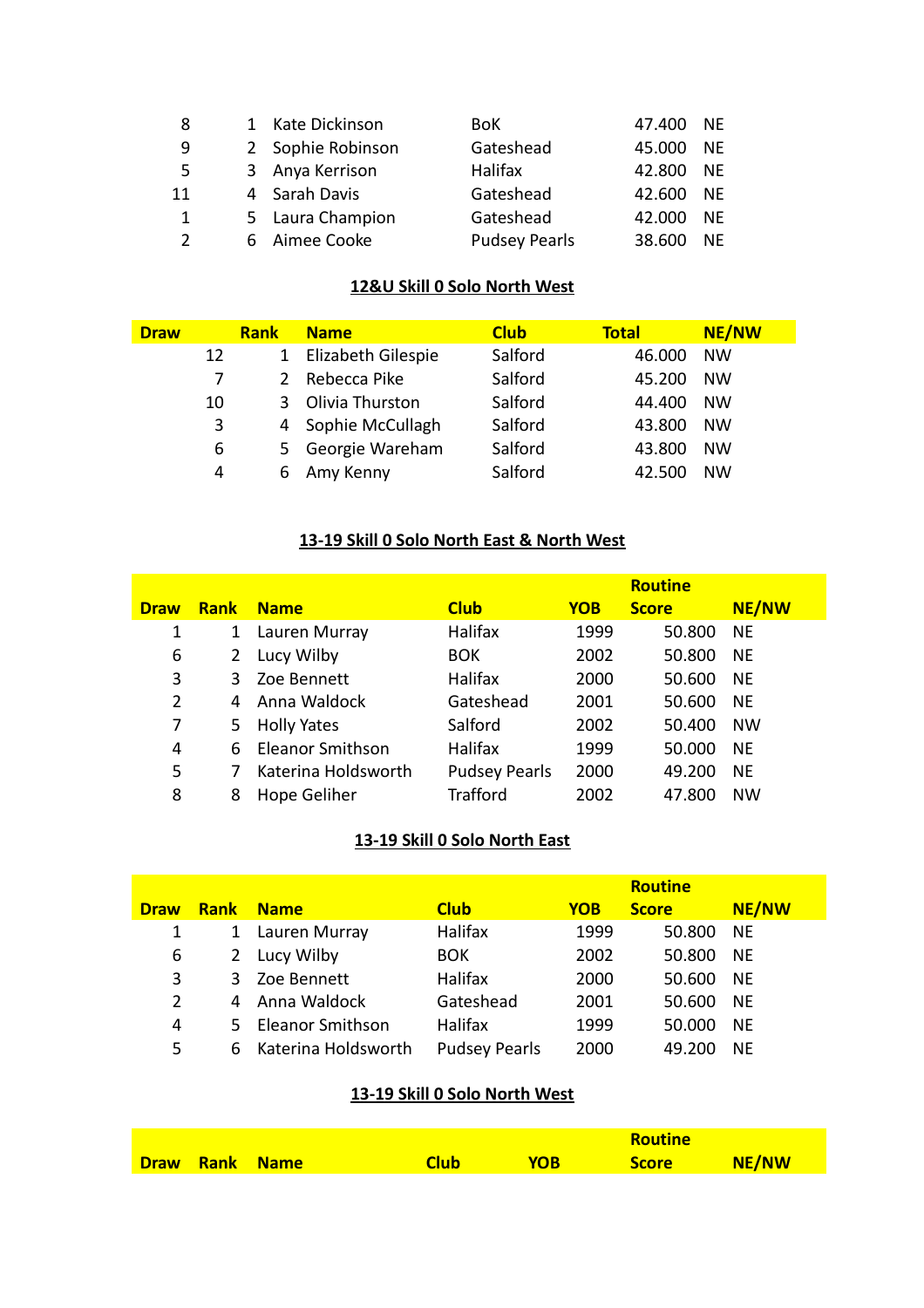|  | 1 Holly Yates  | Salford  | 2002 | 50.400 NW |  |
|--|----------------|----------|------|-----------|--|
|  | 2 Hope Geliher | Trafford | 2002 | 47.800 NW |  |

#### **12&U Skill 1 Solo North East & North West**

|             |               |                    |                      |            | <b>Routine</b> |              |
|-------------|---------------|--------------------|----------------------|------------|----------------|--------------|
| <b>Draw</b> | <b>Rank</b>   | <b>Name</b>        | <b>Club</b>          | <b>YOB</b> | <b>Score</b>   | <b>NE/NW</b> |
| 4           | 1             | Ellie Alder        | Salford              | 2004       | 52.000         | <b>NW</b>    |
| 8           | $\mathcal{P}$ | Eve Peckett        | L Mermaids           | 2004       | 51.400         | <b>NE</b>    |
| 3           | 3             | Lia Harmieson      | Gateshead            | 2004       | 51.200         | <b>NE</b>    |
| 5           | 4             | Alicia Cox         | Salford              | 2004       | 49.800         | <b>NW</b>    |
| 6           | 5.            | Georgina Hayes     | L Mermaids           | 2005       | 49.400         | <b>NE</b>    |
| 7           | 6             | Hannah Thackray    | <b>Pudsey Pearls</b> | 2004       | 49.200         | <b>NE</b>    |
| 2           | 7             | Maddison Kaney     | Halifax              | 2005       | 48.200         | <b>NE</b>    |
| 1           | 8             | <b>Ellie Baker</b> | Gateshead            | 2003       | 0.000          | <b>NE</b>    |

## **12&U Skill 1 Solo North East**

|             |             |                       |                      |            | <b>Routine</b> |              |
|-------------|-------------|-----------------------|----------------------|------------|----------------|--------------|
| <b>Draw</b> | <b>Rank</b> | <b>Name</b>           | <b>Club</b>          | <b>YOB</b> | <b>Score</b>   | <b>NE/NW</b> |
| 8           |             | Eve Peckett           | L Mermaids           | 2004       | 51.400         | <b>NE</b>    |
| 3           |             | Lia Harmieson         | Gateshead            | 2004       | 51.200         | <b>NE</b>    |
| 6           | 3           | Georgina Hayes        | L Mermaids           | 2005       | 49.400         | <b>NE</b>    |
| 7           |             | 4 Hannah Thackray     | <b>Pudsey Pearls</b> | 2004       | 49.200         | <b>NE</b>    |
| 2           | 5.          | <b>Maddison Kaney</b> | Halifax              | 2005       | 48.200         | <b>NE</b>    |
| 1           |             | <b>Ellie Baker</b>    | Gateshead            | 2003       | 0.000          | <b>NE</b>    |

## **12&U Skill 1 Solo North West**

|             |             |               |             |      | <b>Routine</b> |           |
|-------------|-------------|---------------|-------------|------|----------------|-----------|
| <b>Draw</b> | <b>Rank</b> | <b>Name</b>   | <b>Club</b> | YOB  | <b>Score</b>   | NE/NW     |
| 4           |             | 1 Ellie Alder | Salford     | 2004 | 52.000         | <b>NW</b> |
| 5.          |             | 2 Alicia Cox  | Salford     | 2004 | 49.800         | <b>NW</b> |

# **13-19 Skill 1 Solo North East & North West**

| <b>Draw</b>    |   | <b>Rank Name</b> | <b>Club</b> | <b>YOB</b> | <b>Routine Score NE/NW</b> |           |
|----------------|---|------------------|-------------|------------|----------------------------|-----------|
| 3              |   | 1 Amy Healey     | Gateshead   | 2002       | 53.600 NE                  |           |
| $\overline{2}$ | 2 | Paige Newton     | Gateshead   | 1996       | 52.400 NE                  |           |
| 4              | 3 | Kaitlin Foulkes  | Warrington  | 2000       | 52.000                     | <b>NW</b> |
| 1              | 4 | Alice Jolly      | <b>BOK</b>  | 2001       | 51.800                     | <b>NE</b> |
| 5              |   | Bethany Webb     | Gateshead   | 1999       | 0.000                      |           |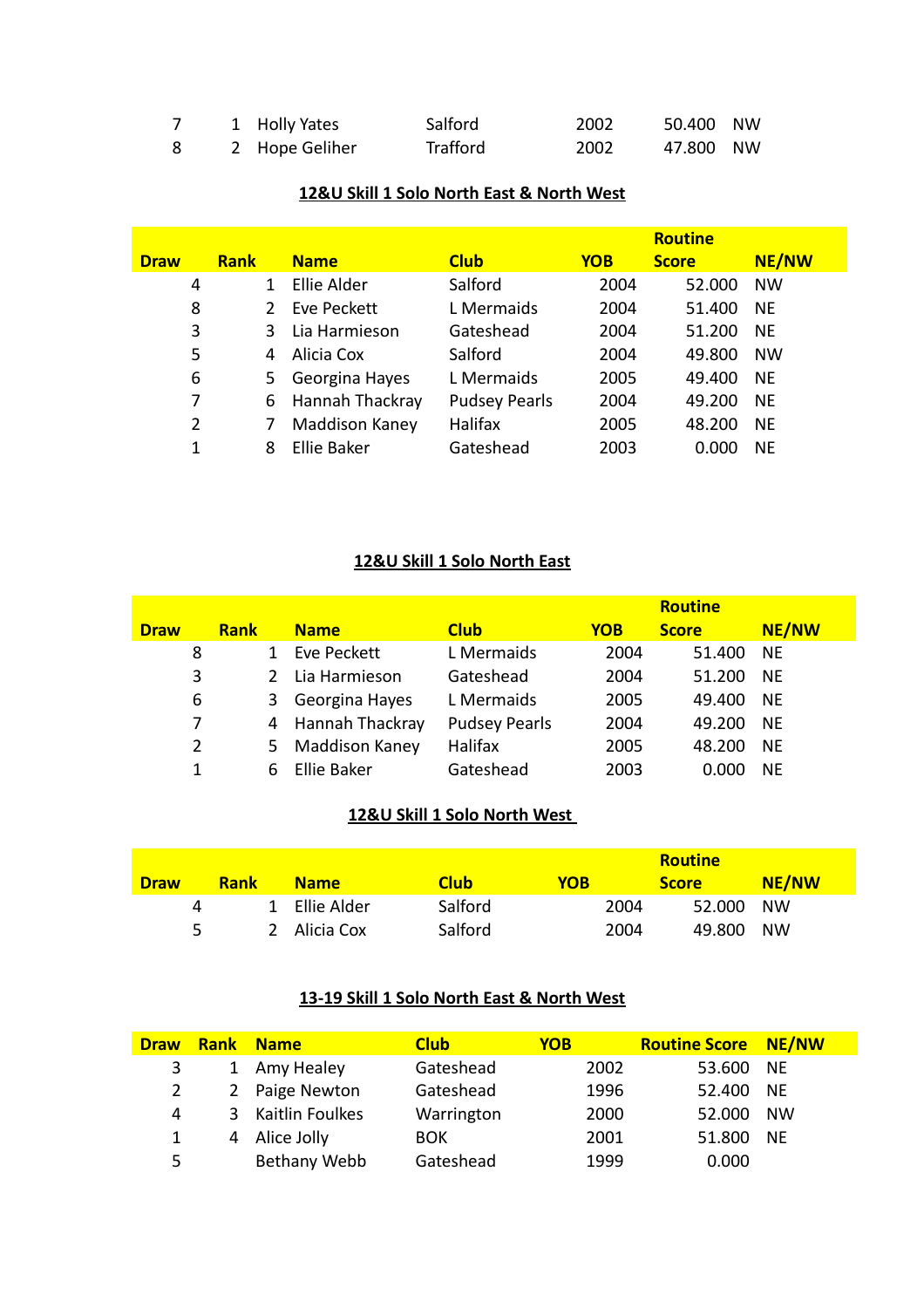### **13-19 Skill 1 Solo North East**

| <b>Draw</b> | <b>Rank Name</b> | <b>Club</b> | <b>YOB</b> | <b>Routine Score NE/NW</b> |  |
|-------------|------------------|-------------|------------|----------------------------|--|
| 3           | 1 Amy Healey     | Gateshead   | 2002       | 53.600 NE                  |  |
| 2           | 2 Paige Newton   | Gateshead   | 1996       | 52.400 NE                  |  |
|             | 3 Alice Jolly    | <b>BOK</b>  | 2001       | 51.800 NE                  |  |
| Б.          | Bethany Webb     | Gateshead   | 1999       | 0.000                      |  |

### **13-19 Skill 1 Solo North West**

| Draw | <b>Rank Name</b>  | <b>Club</b> | <b>YOB</b> | <b>Routine Score NE/NW</b> |  |
|------|-------------------|-------------|------------|----------------------------|--|
| 4    | 1 Kaitlin Foulkes | Warrington  | 2000       | 52.000 NW                  |  |
|      | Bethany Webb      | Gateshead   | 1999       | 0.000                      |  |

# **12&U Skill 0 Duet North East & North West**

| <b>Entry</b>   | <b>Rank</b>    | <b>Swimmer 1</b>     |                        |  | <b>Swimmer 2</b>      |  | <b>Club</b> | <b>NE/NW</b> | <b>Routine Scor</b> |
|----------------|----------------|----------------------|------------------------|--|-----------------------|--|-------------|--------------|---------------------|
| 10             | $\mathbf{1}$   | Kate Dickinson       |                        |  | Daisy Pickup          |  | <b>BOK</b>  | <b>NE</b>    |                     |
| 8              | $\overline{2}$ |                      | Elizabeth Gillespie    |  | Madeleine Foex        |  | Salford     | <b>NW</b>    |                     |
| 4              | 3              | Elizabeth Tiplady    |                        |  | Georgia Hair          |  | <b>BOK</b>  | <b>NE</b>    |                     |
| 3              | 4              | Sophie Robinson      |                        |  | Laura Champion        |  | Gateshead   | <b>NE</b>    |                     |
| 7              | 5              | Darcy Irwin          |                        |  | Alexandra Finn        |  | L Mermaids  | <b>NE</b>    |                     |
| 9              | 6              | Martha Greenwood     |                        |  | Isabelle Lister-Smith |  | Halifax     | <b>NE</b>    |                     |
| 11             | 7              | Aimee Hudson         |                        |  | Sapphire Kaye         |  | <b>BOK</b>  | <b>NE</b>    |                     |
| $\overline{2}$ | 8              | <b>Esther Tucker</b> |                        |  | Rebecca O'Connor      |  | <b>BOK</b>  | <b>NE</b>    |                     |
| 12             | 9              | Poppy Brooks-Tyreman |                        |  | Elle Mulgrew          |  | Gateshead   | <b>NE</b>    |                     |
| 5              | 10             | Mabel Lamper         |                        |  | Catherine Shaw        |  | Halifax     | <b>NE</b>    |                     |
| 1              | 11             | Sarah Davis          |                        |  | Lily Creaner          |  | Gateshead   | <b>NE</b>    |                     |
| 6              | 12             | Melissa Carroll      |                        |  | Aimee Cook            |  | Pudsey      | <b>NE</b>    |                     |
|                |                |                      |                        |  |                       |  |             |              | <b>Routine</b>      |
| <b>Entry</b>   |                | <b>Rank</b>          | <b>Swimmer 1</b>       |  | <b>Swimmer 2</b>      |  | <b>Club</b> | <b>NE/NW</b> | <b>Score</b>        |
|                |                |                      | Kate                   |  |                       |  |             |              |                     |
|                | 10             | 1                    | Dickinson<br>Elizabeth |  | Daisy Pickup          |  | <b>BOK</b>  | <b>NE</b>    |                     |
|                | 4              | 2                    | Tiplady<br>Sophie      |  | Georgia Hair<br>Laura |  | <b>BOK</b>  | <b>NE</b>    |                     |
|                | 3              | 3                    | Robinson               |  | Champion<br>Alexandra |  | Gateshead   | <b>NE</b>    |                     |
|                | 7              | 4                    | Darcy Irwin<br>Martha  |  | Finn<br>Isabelle      |  | L Mermaids  | <b>NE</b>    |                     |
|                | 9              | 5                    | Greenwood              |  | Lister-Smith          |  | Halifax     | <b>NE</b>    |                     |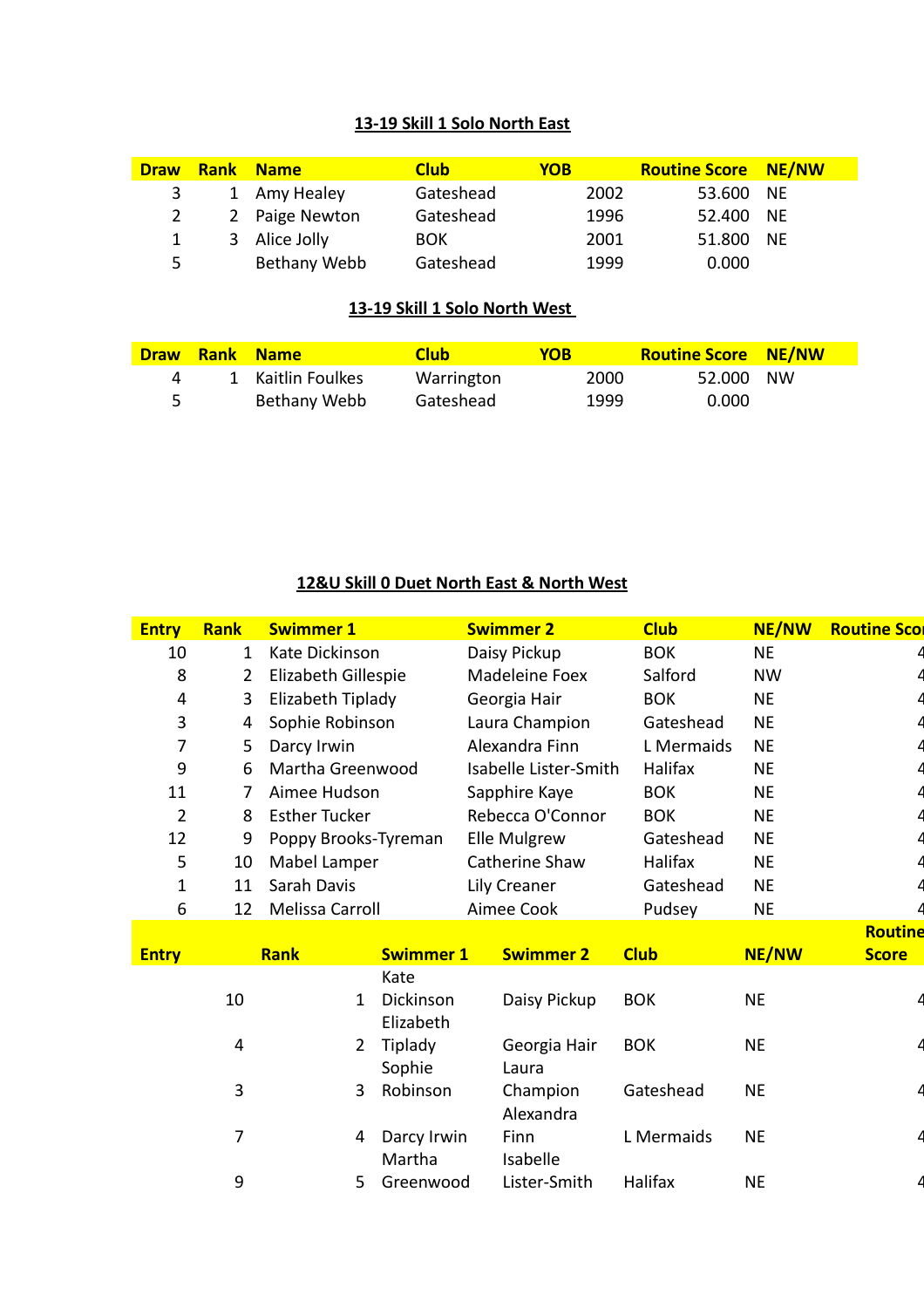|                |    | Aimee                                    | Sapphire                  |            |           |  |
|----------------|----|------------------------------------------|---------------------------|------------|-----------|--|
| 11             | 6  | Hudson                                   | Kaye<br>Rebecca           | <b>BOK</b> | <b>NE</b> |  |
| $\overline{2}$ | 7  | <b>Esther Tucker</b><br>Poppy<br>Brooks- | O'Connor                  | <b>BOK</b> | <b>NE</b> |  |
| 12             | 8  | Tyreman<br>Mabel                         | Elle Mulgrew<br>Catherine | Gateshead  | <b>NE</b> |  |
| 5              | 9  | Lamper                                   | Shaw                      | Halifax    | <b>NE</b> |  |
| 1              | 10 | Sarah Davis<br>Melissa                   | Lily Creaner              | Gateshead  | <b>NE</b> |  |
| 6              | 11 | Carroll                                  | Aimee Cook                | Pudsey     | <b>NE</b> |  |

## **12&U Skill 0 Duet North East**

## **12&U Skill 0 Duet North West**

|              |                       |                  |             |              | <b>Routine</b> |
|--------------|-----------------------|------------------|-------------|--------------|----------------|
| <b>Entry</b> | 1 Rank Swimmer 1      | <b>Swimmer 2</b> | <b>Club</b> | <b>NE/NW</b> | <b>Score</b>   |
|              | 1 Elizabeth Gillespie | Madeleine Foex   | Salford     | <b>NW</b>    |                |

#### **13-19 Skill 0 Duet North East & North West**

|                  |                                           | <b>Swimmer 3</b> |                 |           | <b>Routine</b> |
|------------------|-------------------------------------------|------------------|-----------------|-----------|----------------|
|                  | <b>Swimmer 2</b>                          | (Res)            | <b>Club</b>     | NE/NW     | <b>Score</b>   |
| Eleanor Smithson | Zoe Bennett                               |                  | Halifax         | NF        | 51.8           |
|                  |                                           | Hope             |                 |           |                |
|                  | <b>Charlotte Watts</b>                    | Geliher          | <b>Trafford</b> | <b>NW</b> | 48.8           |
|                  | <b>Rank</b> Swimmer 1<br>2 Alex Henderson |                  |                 |           |                |

|                               |  |                                |                  | <b>Swimmer 3</b> |             |             | <b>Routine</b> |  |  |
|-------------------------------|--|--------------------------------|------------------|------------------|-------------|-------------|----------------|--|--|
|                               |  | <b>Entry Rank Swimmer 1</b>    | <b>Swimmer 2</b> | (Res)            | <b>Club</b> | NE/NW Score |                |  |  |
|                               |  | 1 Eleanor Smithson Zoe Bennett |                  |                  | Halifax     | NF.         | 51.8           |  |  |
| 13-19 Skill 0 Duet North East |  |                                |                  |                  |             |             |                |  |  |

## **13-19 Skill 0 Duet North West**

| Ran<br><b>Entry</b> k<br><b>Swimmer 2</b><br><b>Swimmer 1</b> |           |           | <b>Swimmer 3</b><br>(Res) | NE/NW Score<br><b>Club</b> |    |       |  |  |
|---------------------------------------------------------------|-----------|-----------|---------------------------|----------------------------|----|-------|--|--|
|                                                               | Alex      | Charlotte |                           |                            |    |       |  |  |
|                                                               | Henderson | Watts     | Hope Geliher              | Trafford                   | NW | 48.80 |  |  |

### **12&U Skill 1 Duet North East & North West**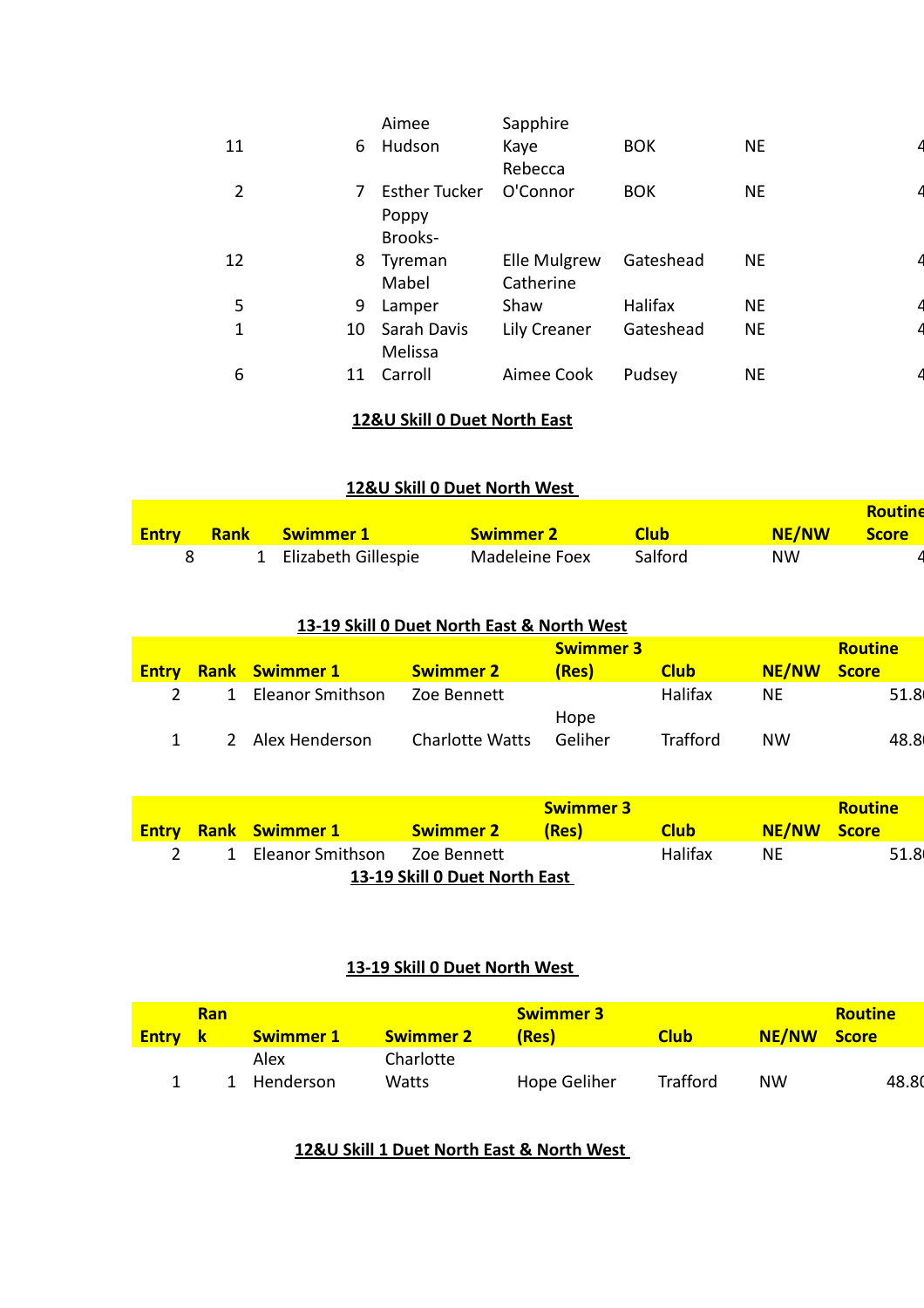| <b>Entry</b> | <b>Rank</b>    |              | Swimmer 1 Swimmer 2 Club |           | NE/NW     | <b>Final</b><br><b>Score</b> |
|--------------|----------------|--------------|--------------------------|-----------|-----------|------------------------------|
|              |                | Niamh        |                          | Leeds     |           |                              |
| 2            |                | 1 Cooper     | Erica Wright Mermaids    |           | <b>NE</b> | 50.200                       |
| $\mathbf{1}$ | $\overline{2}$ | Isabel Hiles | Katie Carter             | – Salford | <b>NW</b> | 47.800                       |

#### **12&U Skill 1 Duet North East**

| <b>Entry</b> | <b>Rank Swimmer 1 Swimmer 2 Club</b> |        |             | NE/NW | <b>Final</b><br><b>Score</b> |
|--------------|--------------------------------------|--------|-------------|-------|------------------------------|
|              | Niamh                                | Frica  | Leeds       |       |                              |
|              | 1 Cooper                             | Wright | Mermaids NE |       | 50.200                       |

#### **12&U Skill 1 Duet North West**

| <b>Entry</b> | <b>Rank Swimmer 1 Swimmer 2 Club</b> |       |         | <b>NE/NW</b> | <b>Final Score</b> |
|--------------|--------------------------------------|-------|---------|--------------|--------------------|
|              |                                      | Katie |         |              |                    |
|              | 1 Isabel Hiles Carter                |       | Salford | <b>NW</b>    | 47.800             |

## **13-19 Skill 1 Duet North East & North West**

| <b>Entry</b> | <b>Rank Swimmer 1</b> | - Swimmer 2  | <b>Club</b>  | <b>Routine Score</b> |
|--------------|-----------------------|--------------|--------------|----------------------|
|              | 1 Amy Healey          | Paige Newton | Gateshead NE | 53.800               |
|              | 2 Jessica Heslop      | Lydia Brodie | Gateshead    | 53.000               |

### **COMBINATIONS**

## **10&U Combination ( North East & North West)**

1. Halifax 41.600 (NE)

## **12&U Combination ( North East & North West)**

| <b>Draw</b> | <b>Rank</b>   | <b>Club</b>          | No. of swimmers Routine Score |         | NE/NW     |
|-------------|---------------|----------------------|-------------------------------|---------|-----------|
| 2           |               | Gateshead            | 10                            | 48      | NE.       |
| 9           | $\mathcal{L}$ | Salford              | 8                             | 47.4    | <b>NW</b> |
| 5           | 3             | Stockport            | 5                             | 46.2 NW |           |
| 3           | 4             | <b>Pudsey Pearls</b> | 10                            | 45.8 NE |           |
| 8           | 5.            | Trafford             | 10                            | 44.8 NW |           |
| 1           | 6             | Halifax              | 9                             | 44.2 NE |           |
| 4           | 6             | L Mermaids           | 8                             | 44.2 NE |           |
| 7           |               | <b>BOK</b>           | 8                             | 44.2    | <b>NE</b> |